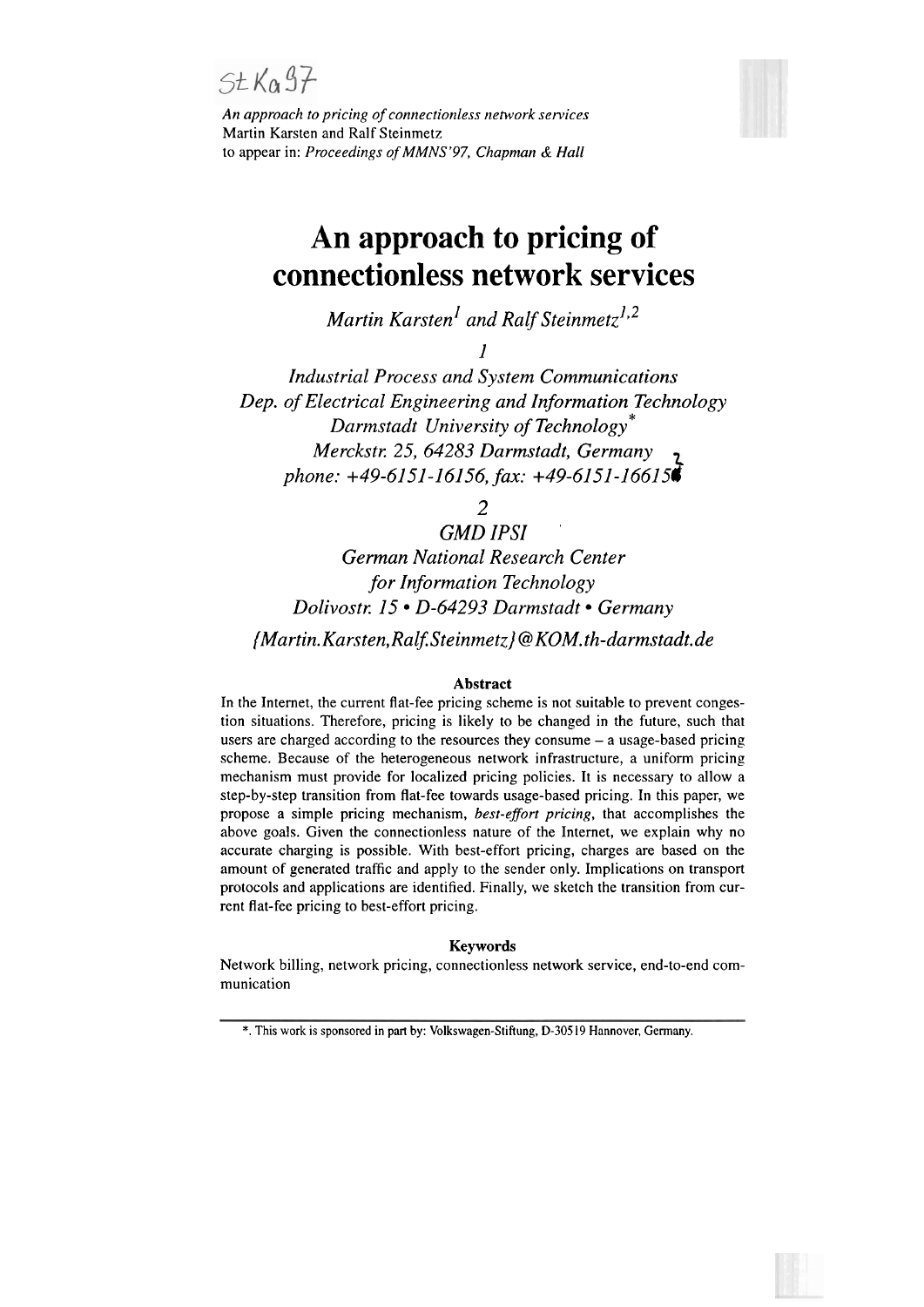## 1 INTRODUCTION AND RELATED WORK

Packet- or cell-switched networks form the basis for tomorrows integrated service networks, be it a successor of the Internet or ATM-based B-ISDN (Händel et al. 1994). The most likely scenario is a heterogeneous network infrastructure interconnecting different flavours of subnetwork architectures. Besides the need for connections with a certain guaranteed quality of service (QoS), large parts of data traffic can robustly and efficiently be transmitted using connectionless datagrams. For reasons of clarity, the term *connectionless* is used in this paper to describe data transmission without any state information in routers, also excluding the notion of *soft-states* (Clark 1988). Indeed, both approaches can cooperate, for example using a mechanism like RSVP (Zhang et al. 1993) with IP, where a certain fraction of router and link resources (up to the full capacity) can be reserved, while the remaining capacity is used to handle best-effort traffic.

Pricing will be an issue in these networks. While today large parts of the Internet are used and funded by governmental institutions on a flat-fee basis, we observe the advent of commercial network providers with private and commercial end-users. The provision of integrated services to many end-users (with inherently very different demands for transmission quality), while avoiding the "tragedy of commons" (Hardin 1968, Gupta et al. 1995), will raise the issue of charging users according to their actual use of resources (MacKie-Mason and Varian 1993).

The connectionless Internet architecture has proven to be extremely robust and suitable for data traffic in heterogeneous environments. It is used by millions of users every day. The pricing mechanism proposed in this paper was developed with the current Internet in mind. It is focused on connectionless data transmission to cover existing technology. However, its principles apply to any kind of packetswitched network and can also be used for connection-oriented traffic. This contribution is intended to be a first step towards a pricing mechanism in integrated service networks.

For the purpose of the following discussion, network applications are classified according to two categories, *elastic* and *real-time* (Shenker 1993). Real-time applications need a guaranteed quality of service, for example multimedia applications like video/audio distribution or videoconferencing. A real-time application is expected to use some kind of connection-oriented network service to reserve the needed resources. Subsequently, the network handles the data packets separately from non-reserved traffic to ensure the given QoS guarantees. Elastic applications do not inherently need timing guarantees or a certain bandwidth, i.e. QoS applies only to the correct and orderly delivery of data. Therefore, data are transmitted using connectionless best-effort service, while any QoS demands are satisfied by complimentary mechanisms and protocols (e.g. transport protocol). Examples for such applications are email, file transfer, remote login or web browsing. This paper discusses the implications of pricing on elastic applications. The approach can be seen as an exploitation of the work presented by Shenker et. al. (Shenker

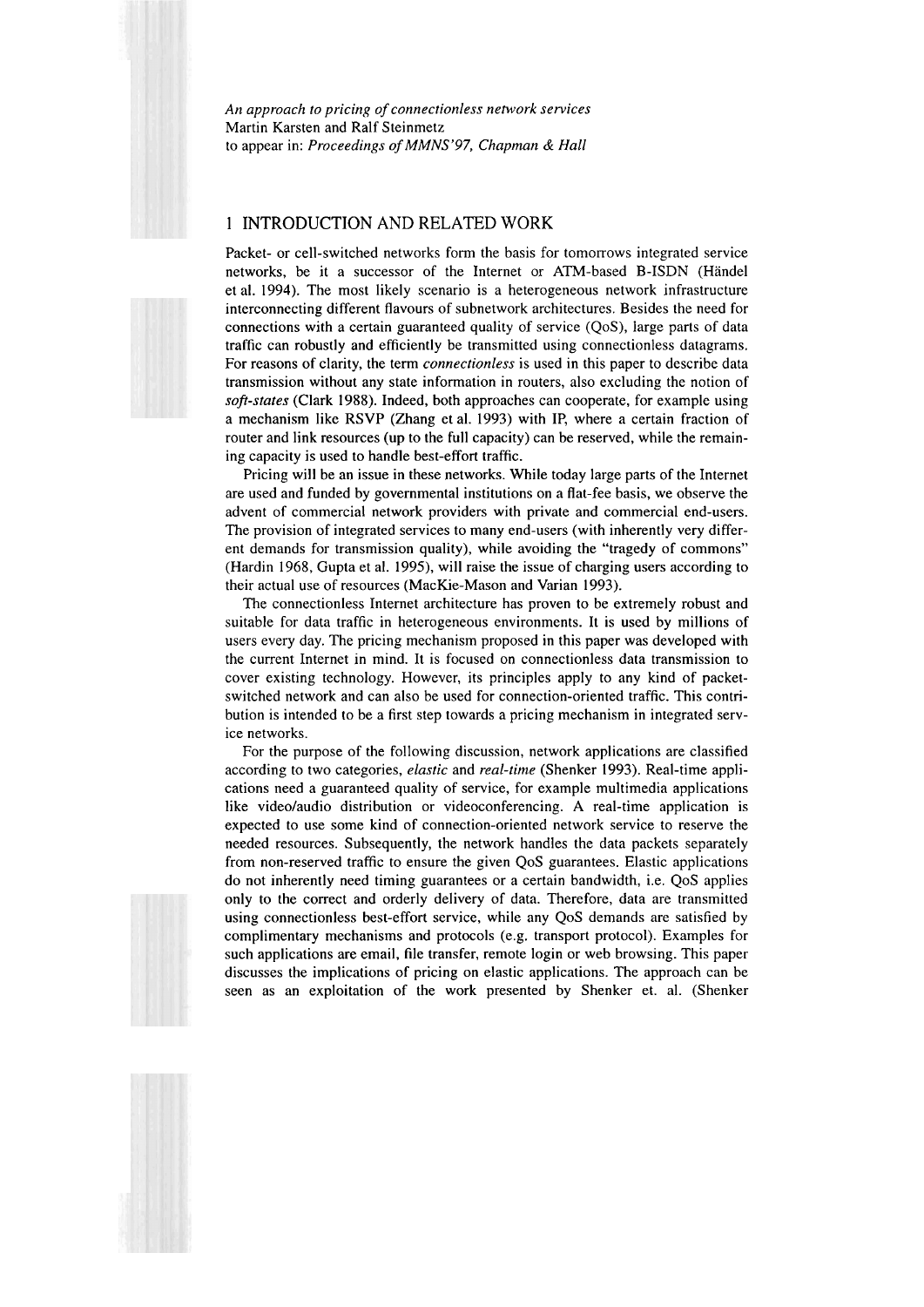et al. 1996). Based on their somewhat general proposal, we present a concrete mechanism and also discuss some implications.

Considerable amount of work on how to calculate prices was done e.g. in (Sairamesh et al. 1995, Wang et al. 1997, Jiang and Jordan 1995). Most of this work tries to derive optimal price calculation formulas. While it is necessary to establish a theoretical foundation for pricing, the practicability of those approaches is contradicted in e.g. (Shenker et al. 1996) and we fully agree with their critique. Additionally, these approaches are applicable to connection-oriented network services only, which does not reflect the currently existing Internet architecture.

The paper is organized as follows: In Section 2, a simple and realistic pricing mechanism is presented. The implications on higher layers up to applications are identified in Section 3, while Section 4 discusses how the transition from flat-fee to usage-based pricing can take place. Finally, Section 5 gives an outlook on future refinements that might be necessary, before usage-based fees can be assessed.

#### 2 BEST EFFORT PRICING

In general, usage-based prices will probably not be the only charges for network connectivity. It is more likely that charges are based on a combination of a connection setup fee, periodical basic fees and usage-based charges (Shenker 1993). This is especially due to the fact that the costs for installing and operating a network are mainly fixed costs, which must be covered independently of the actual utilization. Usage-based prices are intended to regulate the users' generation of traffic as well as to generate revenue to increase the network capacity, if necessary. Thus, usagebased prices are intrinsically related to congestion, while data transmission over non-congested paths (especially in case of best-effort service) can be covered by setup and basic fees. During off-peak hours, it is very likely that communication is essentially free of usage-based charges.

In the following, the term *price* is used to describe usage-based charges. It is important to notice at this point, that pricing does not necessarily refer to a monetary value. Pricing can very well be implemented by quotas, priority levels or a mixture of these (Cocchi et al. 1993).

#### **2.1 Restrictions on pricing of connectionless data traffic**

When an elastic application transmits data using a connectionless network service, each packet is treated independently of others. Intermediate systems (routers) are stateless and have very little knowledge about a packet's complete route or interpacket relations. In such a case, it is almost impossible to guarantee any quality of service or to determine whether the data stream of an application receives a certain service. Packets can be lost, garbled or arbitrarily delayed and there is no instance in the network, which is able to detect such performance degradations. Furthermore, since packets often travel through multiple subnetworks which are operated under different authorities, none of them can solely be held responsible for the orderly

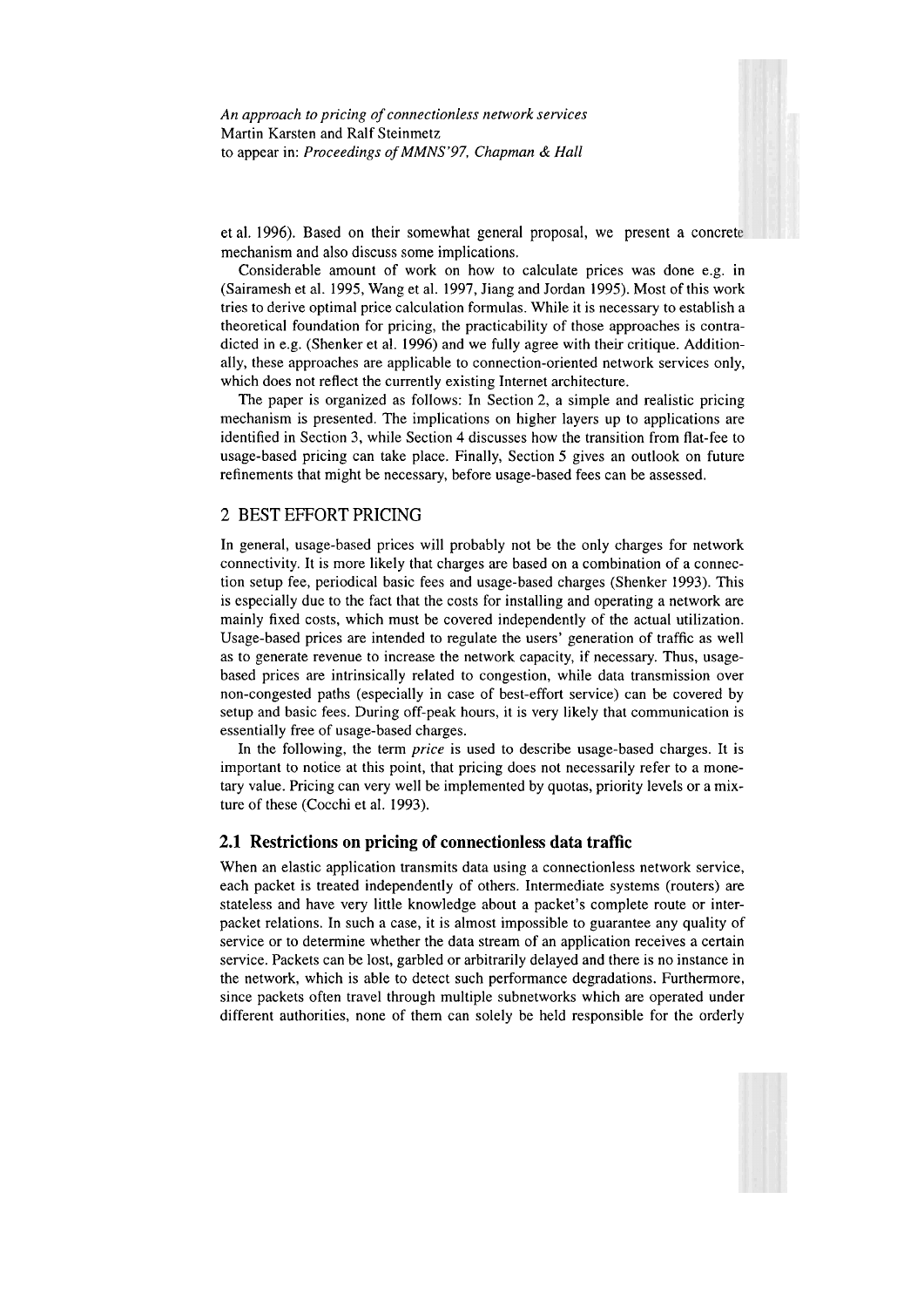

delivery of data. For the above reasons, there is a fundamental difference in service charging between the addressed connectionless services, compared to other services, for example telephony: Normally, customers can expect to receive an actual service accomplishment for their expenditures. For connectionless data transmission, it is impossible to guarantee this level of confidence.

In detail, charges cannot be based on the number of successfully transmitted packets only, but must be calculated from the amount of data submitted to the network. That is, a certain well-known price per packet applies for every packet that is submitted to the network, regardless of whether the packet makes it to its destination. Inherently, a single network provider does not have the appropriate knowledge to accurately charge users, hence prices must be based on the amount of data that is *tried* to be transmitted.

For similar reasons, it is rather difficult to charge the receiver of a packet without involvement of additional 'higher level' services. It is clear that a receiver must not be charged without its consent. Therefore, a receiver would have to indicate its willingness to pay for transmission. This can hardly be realized with a connectionless network service.

#### **2.2 General pricing approach**

As an important requirement for pricing, it must be possible for users to estimate their costs ahead of time. Therefore, we expect the demand for packet prices (or upper bounds for them) to be well-known for each time, i.e. a pricing scheme is valid during a certain period ( $\sim$  in the order of days or weeks). A network provider usually has sufficient statistical data to calculate prices for data transmission over its network. As well, the charges that apply for forwarding packets to other providers can be taken into account.

The general approach of best-effort pricing is that a network provider announces its pricing scheme, which is subsequently used by other providers to calculate their prices. In an iterating process, pricing schemes are adapted. However, the aggregated traffic characteristics, especially on major backbone links, are changing slow enough to keep the adaptation periods reasonably long  $(\sim$  in the order of weeks or months). Hence, prices are well-known and rather static.

#### **2.3 Price calculation**

Shenker et al. propose to calculate prices locally, based on the expected route to the target and the expected congestion situation along this route, because in real-world networks it is hardly feasible to denve the corresponding accurate values (Shenker et al. 1996). In accordance with that proposal and opposite to previous optimality approaches, best-effort pricing does not imply a uniform price calculation. As an example, prices could be calculated linearly, depending on the packet size x:

$$
p = a + bx + E,
$$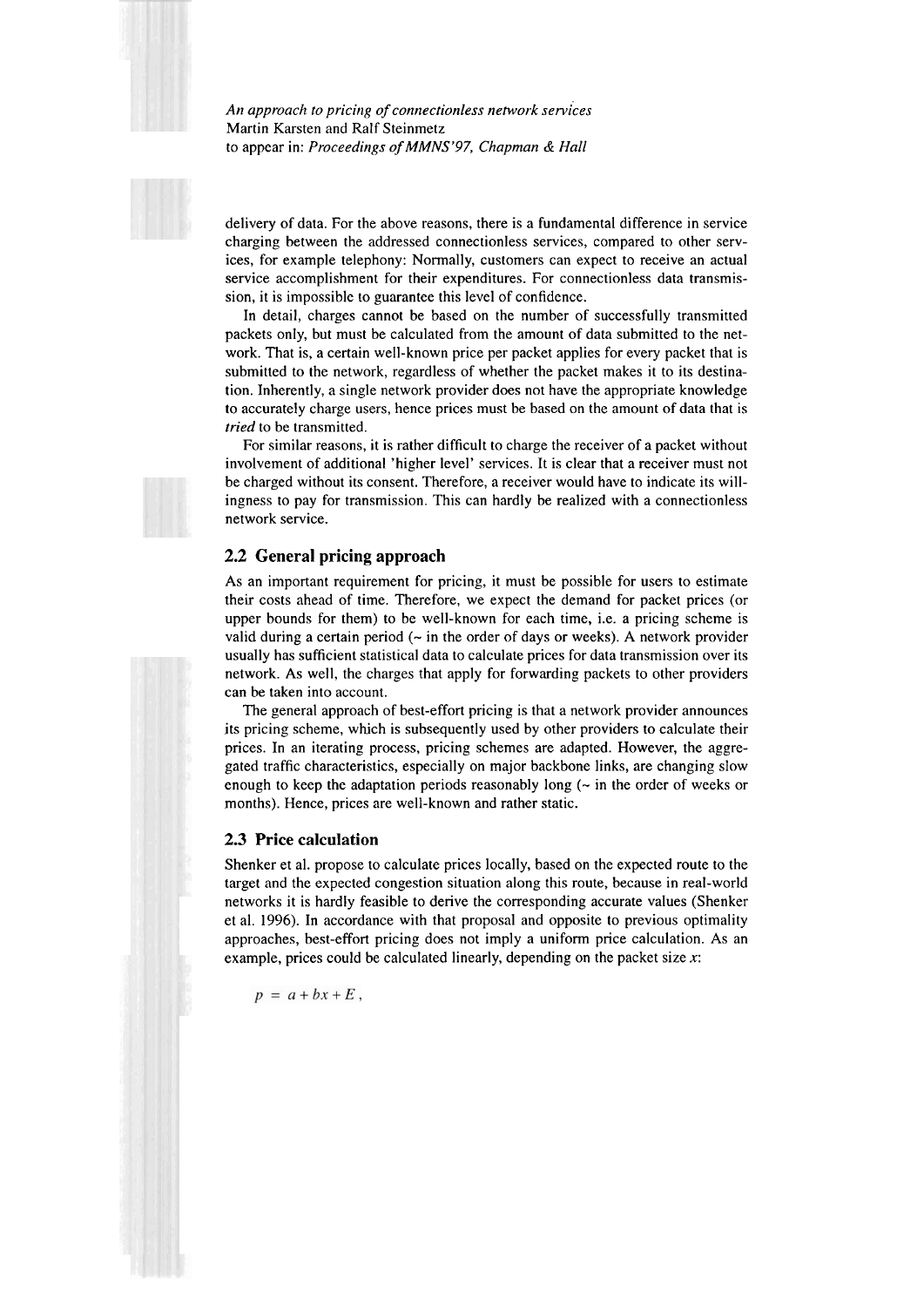where  $a$  and  $b$  reflect the router and link resources, respectively. The parameters depend on the target region (expected route) and current time (expected congestion). The target region determines a subset of outgoing links from the network, so it is sufficient to estimate the effort for transmission within a provider's network domain.  $E$  is the average price that is expected to be paid to another network provider for forwarding the packet. As mentioned above, a network provider usually has sufficient statistical data to calculate those numbers ahead of time.

The question is not how to actually calculate the packet prices. This must and will be done by every network provider independently. For example, prices do not necessarily always reflect costs, but might very well be subject to marketing considerations. However, it is important to realize that in a connectionless network like the Internet, pricing cannot be done accurately.

### **2.4 Pricing mechanism**

To clarify, we define the following terms: A *service user* is an entity that requests to transmit data over a network domain which is not under its administration. This can be an end-user's application or a router forwarding packets on behalf of other users. A *service provider* transmits data over its network domain which is neither originated from nor targeted to a host within that domain. The *service interface* is the entity connecting a service user and a service provider. Figure 1 shows the different To clarify, we define the following terms: A *service user* is an entity that<br>transmit data over a network domain which is not under its administrate<br>be an end-user's application or a router forwarding packets on behalf<br>A



#### **Figure 1** The role of user and provider

Corresponding to the *edge pricing* paradigm (Shenker et al. 1996), charges for a user apply only at the first service interface on the packet's path. The service provider sets a certain price that applies to every packet the user sends over the provider's network. This price includes all expenses that subsequently might have to be paid by the provider when the packet is forwarded to another provider. This level of transparency is shown in Figure 2. The user of host  $\alpha$  is charged by its provider, regardless of the packet's way through the network. Charges apply only for packets that are accepted by the provider's network. Hence, if a packet cannot enter a network domain at a certain service interface because of congestion, no charges apply for that packet at this service interface.

Figure **3** shows a complete transmission scenario. When a packet is sent from host  $\alpha$  to host  $\beta$ , domain X is a service user at service interface 1. At service inter-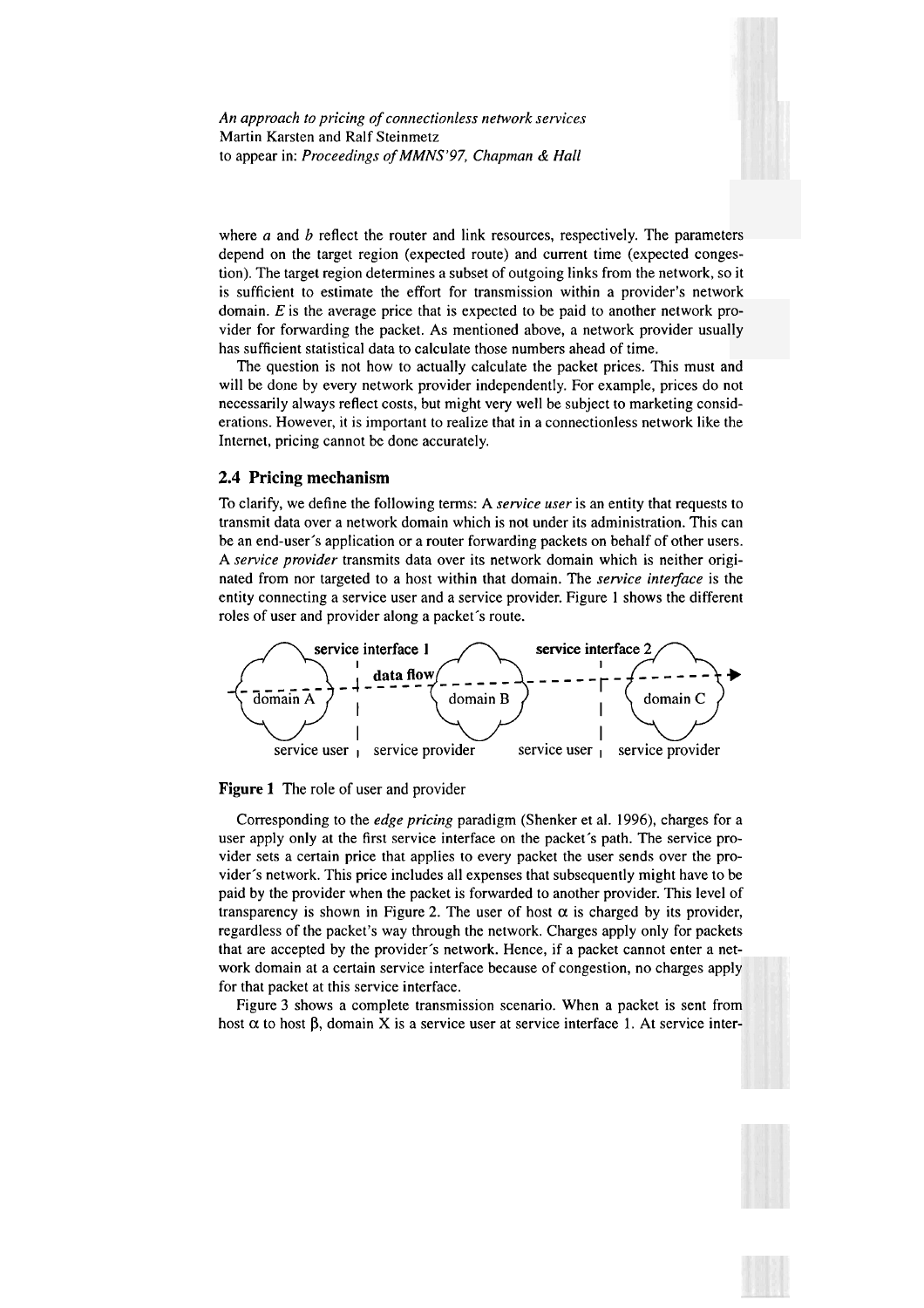

#### **Figure 2** Locality

face 2, domain A is the service user, while domain  $B$  is the service provider. Finally, at service interface **3** no charges apply, since the packet is destined to host ß in domain Y. In this example, the operator of domain **A** has announced a price, based on the expected route, for delivering a packet from service interface 1 to  $\beta$ . This price is paid by X. The operator of domain B has announced a price, based on the expected route, for delivering a packet from service interface 2 to  $\beta$ . This price is paid by A. Of Course, B's price from service interface 2 to Y (and prices for alternative routes) influences A's price from service interface 1 to Y.



#### **Figure 3** Complete packet transmission

In a second step, the pricing mechanism can be augmented by multiple priority levels, in a way that packets with a higher priority level are subject to higher charges, but are served ahead of lower priority packets, thus receiving potentially better service. Priorities do not necessarily have to be uniformly defined, but they are useful, only if some sort of priority mechanism is implemented in every router along the network path (at least in any router that is congested or that transmits packets over a congested link). Nevertheless, high priorities do not imply any real guarantees.

In order to implement the described pricing scheme, a provider must gather information about the amount of data and/or number of packets transmitted for each quadruple:

**<User, target region, time period, priority>.** 

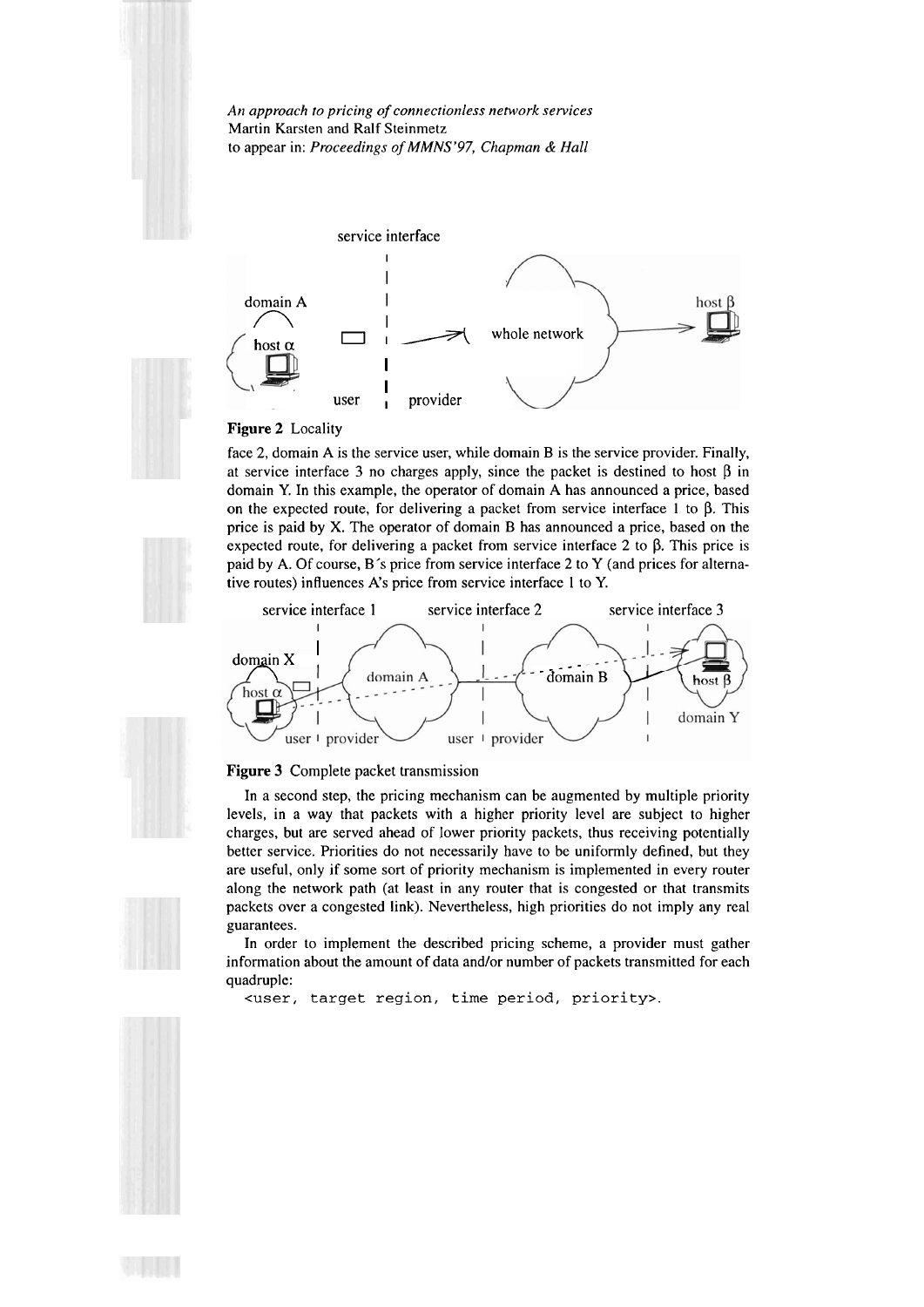Instead of storing the number of packets for each quadruple, the granularity can be lowered by immediately assigning a price to each packet while it is handled by the router. In this case only the cumulative billing amount has to be stored for each user. Given the fact that routers already collect very extensive information about the processed traffic, this overhead seems to be feasible under today's technologica limitations.

If a network architecture provides a connection-oriented service with guaranteed QoS, the Same pricing mechanism applies in a way that charges are based on the amount of sent data. Normally, the connection is expected to fulfil its sewice guarantees, so in this case the amount of sent data reflects the actual usage of resources. However, it is not clear how to handle the case when any provider along the path does not fulfil its part of the QoS contract.

## **3 IMPLICATIONS**

At a first glance, it seems not appropriate to charge network users for only trying to transmit their packets. However, as discussed in the previous section, this is the only way billing can be done at all. Therefore, it is necessary to reason about implications of such pricing. Additionally, further refinements are possible to balance out the inaccuracy of best-effort pricing.

## **3.1 Applications**

Using best-effort pricing, the sender is charged for transmission of data. This simplc approach does not fit with all applications of data communication. Consider for example an anonymous ftp server. When a client downloads a file, data flows from server to client, but the client is the one that is mostly interested in this service. In such a case, it would be more appropriate to charge the client for transmission.

An important aspect of pricing data traffic is whether the transmission yields profit for the sender or the receiver. This can be reviewed from a more abstract level. In almost all network applications, data flows in both directions. Nevertheless, the amount of data for each direction can differ substantially. For that reason, it is useful to view the communicating entities as *initiator* or *responder.* Then the most popular network applications can be classified according to the amount of data sent and received by each communication entity. In Table 1, the **relative** share of traffic among initiator and responder is listed. The terms *defacto sender* and *defacto receiver* are used from now on to describe the distribution of traffic generation. At first, only the simple cases are considered in which the initiator is interested in com munication.

It turns out that for the purpose of pricing, comrnunication scenarios can be sepa rated into two categories, depending on the relation of the initiator to the responder In *anonymous* scenarios, initiator and responder do not necessarily have any relation and the vast amount of traffic flows from responder to initiator. In *registered* scenar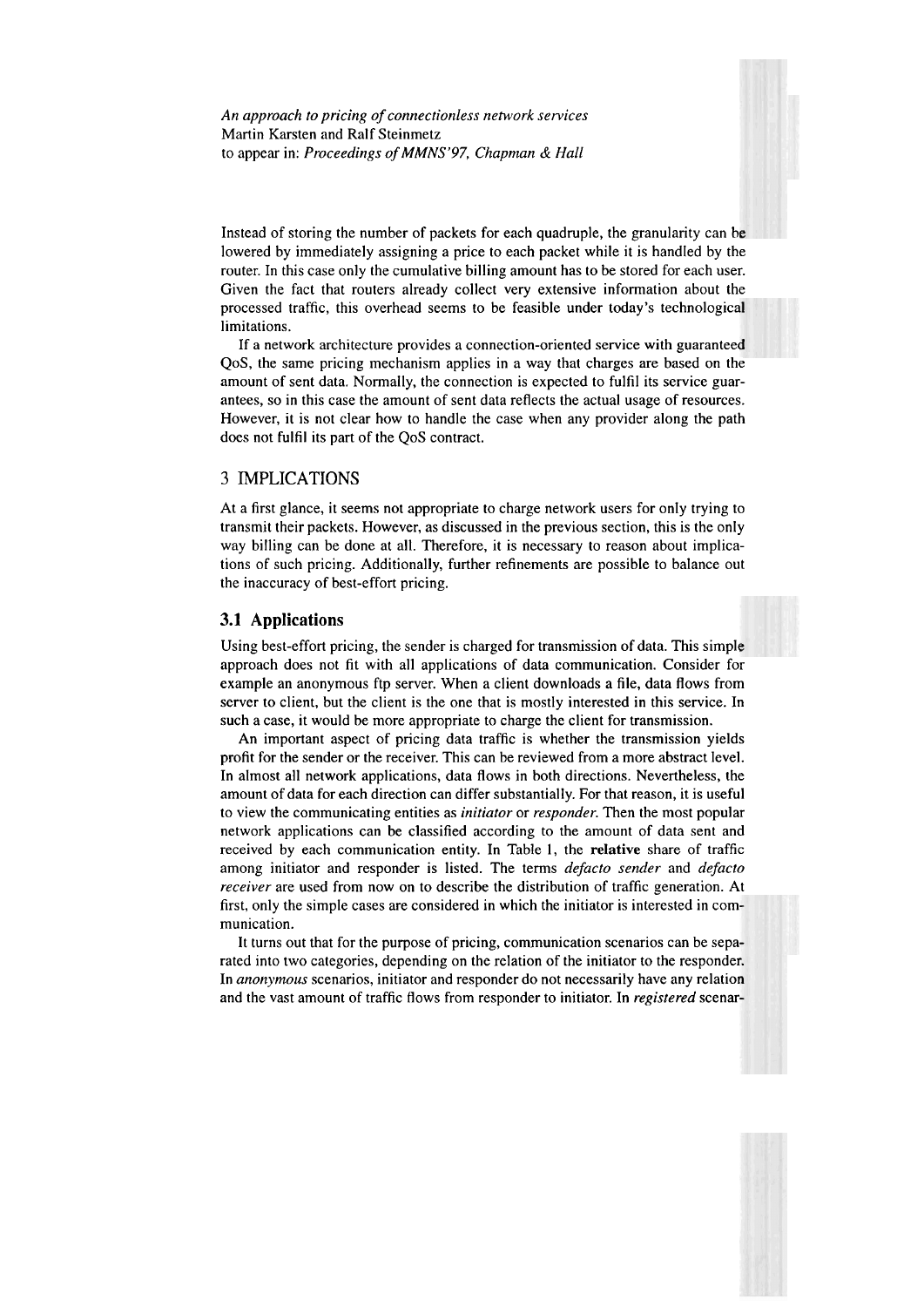|                           | email      | remote<br>login | normal ftp<br>$(\text{put} / \text{get})$ | distr. applications<br>(e.g. shared<br>whiteboard) | web<br>browsing | anon.<br>ftp |
|---------------------------|------------|-----------------|-------------------------------------------|----------------------------------------------------|-----------------|--------------|
| traffic from<br>initiator | high       | medium          | high / low                                | medium                                             | low             | low          |
| traffic from<br>responder | low        | medium          | low / high                                | medium                                             | high            | high         |
| category                  | registered |                 |                                           | anonymous                                          |                 |              |

**Table 1** Relative fraction of traffic for typical network applications

ios, the initiator is well-known to the responder and the distribution of sent and received traffic can be arbitrary.

If the initiator is the defacto sender as it is the case in some registered scenarios, it is clearly suitable to charge him for data transmission. On the other hand, if the responder is the defacto sender or both parties send considerable amounts of data, charges apply to the responder, although the initiator is primarily interested in communication. However, the initiator is well-known to the responder, so charges can be passed on to him, according to the responder's policy. Hence, for the purpose of network service pricing, it is appropriate to charge the responder. Given these considerations, it is acceptable to always bill the sender in registered scenarios.

In anonymous scenarios, the defacto sender (responder) has little benefit from the data transfer and can hardly control the amount of data that is transmitted. Therefore, the defacto sender should not be charged for data transmission. Since it is impossible to directly charge the receiver, We suggest to use two basic priority levels to deal with anonymous scenarios. Priority level 0 indicates an anonymous scenario, while priority level 1 indicates a registered scenario. Packets with priority 1 are always served ahead of packets with priority 0. Packets with priority 0 are priced much less, maybe nothing, and only use the capacity that is not used for level **1** packets. Charges for priority 0 packets can be embedded in the periodical basic fee.

On the other hand, the responder in anonymous scenarios might be interested in sending data with better service. Examples are commercial web pages, for which access is charged anyway. In this case the provider could choose to send the data with priority 1 and include the charges into the normal access price. As well, a company might consider the public relation effect of its web presentation very valuable. Then, the company can send the data traffic with priority 1 and consider the charges as marketing costs.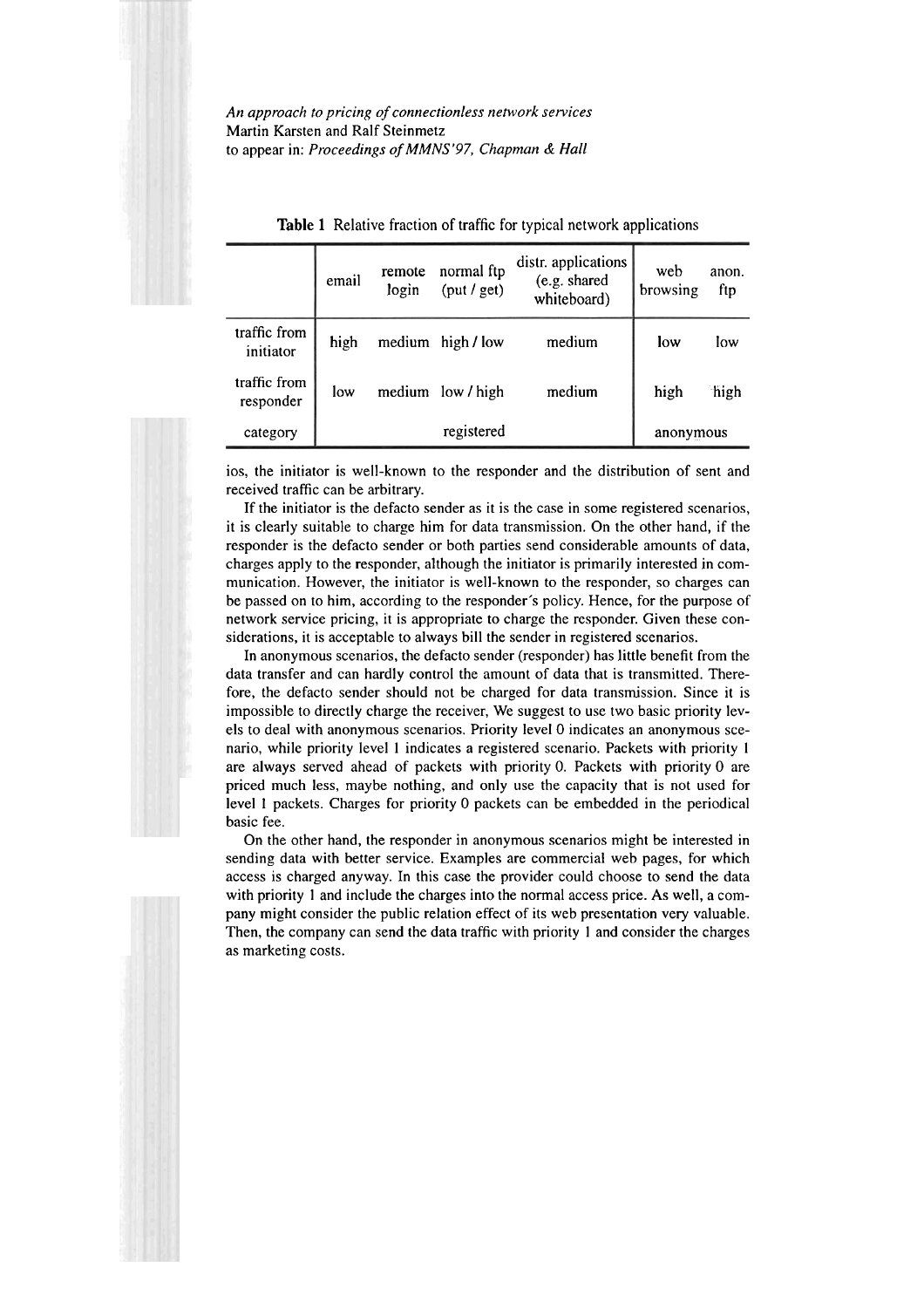## **3.2 Refinements**

Network providers can precisely calculate their prices based on traffic and congestion estimations. If any network provider tries to 'cheat', the market mechanism will bear another one with fair prices. Users can generate traffic statistics to monitor the billing process and to optimize their generated network load. If a user encounters significant performance degradation, in the short run, she can decide to either postpone the request or to increase the priority level. In this case, since the price for a few packets will be negligibly low (MacKie-Mason and Varian 1994), an automated adaptation algorithms can quickly determine the desired reaction (see Subsection 3.3). In the long run, users might consider to switch to another network provider, if they receive unsatisfying service.

On the other hand, a provider can decide to consider prices as upper bound val ues. In case an outgoing link from the provider's network is congested and does no accept as much traffic as expected for a certain period of time, the provider's charges for this link are decreased and the provider can give refunds to the users who tried to send data across the link. Those refunds are statistically split among the users according to the amount of data that was tried to sent. The recursive application of such a refund mechanism up to the sending User balances out the inherent inaccuracy of best-effort pricing.

For example, the German backbone for academic and research institutions is run by the *DFN-Verein* (DFN 1997), which is a non-profit organization. If a single network link is split up within a large institution, a networking division operating the internal network can be Seen as a non-profit network provider, as well. In such situations, the primary non-profit provider can easily set internal prices that are high enough to ensure sufficient revenue for the network infrastructure and to pay external service provider(s). The above refund mechanism can be used to increase fairness among service users of the non-profit network provider.

#### **3.3 End-to-End communication**

There are several problems that may occur to a packet on its way through the network. While elastic applications do not inherently rely on certain timing or bandwidth guarantees, they usually cannot tolerate lost or garbled packets. Using retransmission to recover from lost or garbled packets, all kinds of errors result in increased delay. For elastic applications, the average delay of packet transmission largely determines the level of quality as it is perceived by the user. Hence, when using retransmission in a best-effort priced network, lost or garbled packets cause even two unpieasant effects:

- The transmission becomes more expensive, since charging is based on the amount of sent data.
- Quality is degraded because the average end-to-end delay is increased.

Another possibility to guarantee correct delivery of data is the use of *fonvard error correction (FEC)* to deal with lost and garbled packets. Using FEC avoids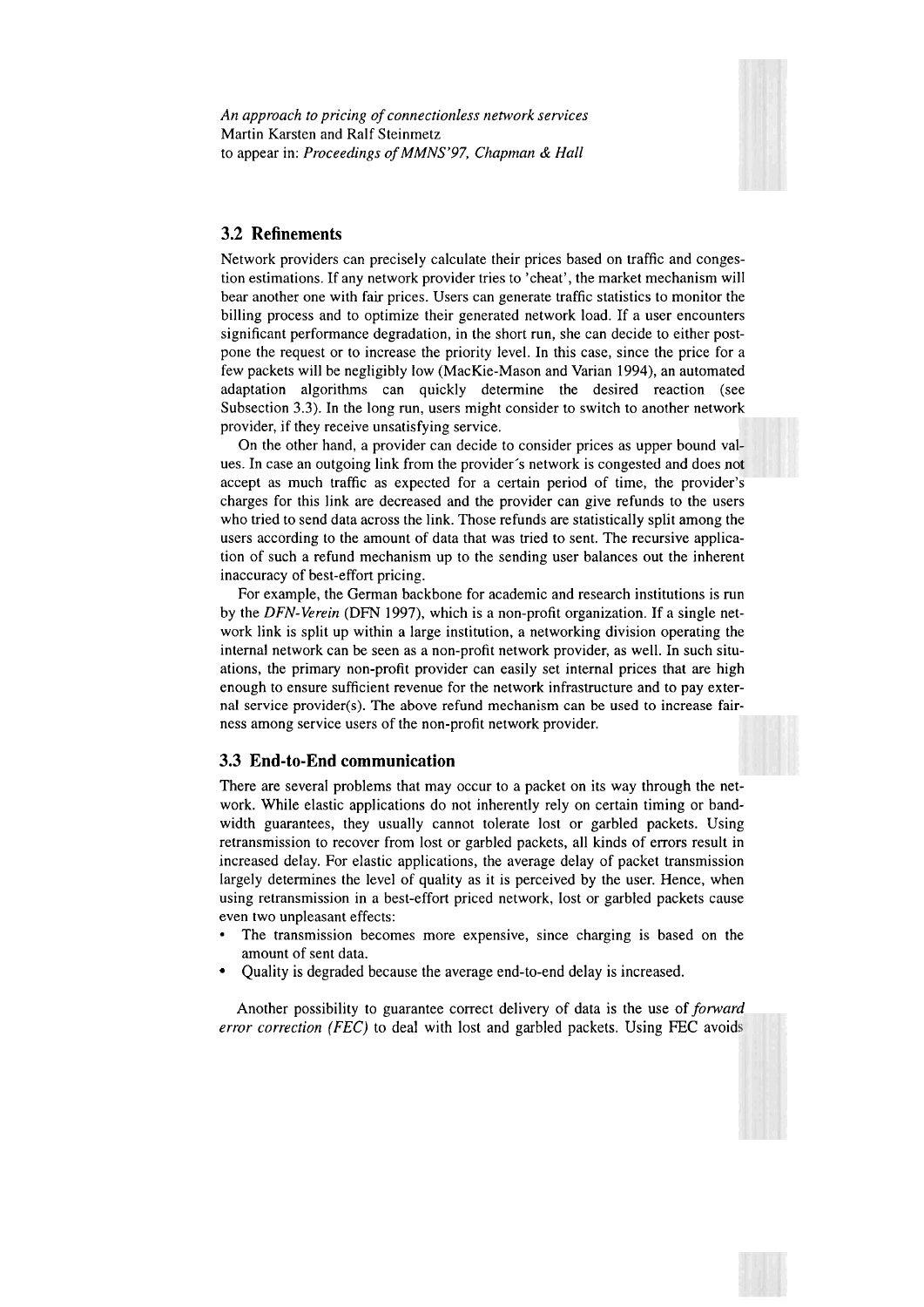increases in delay, but imposes additional transmission costs, because the amount of sent data is permanently increased.

In general, it is necessary for transport protocols to quickly determine congestion and to react accordingly. For example, when a TCP entity encounters congestion between end-systems, it uses the *slow start* algorithm in conjunction with a *treshold*  mechanism to quickly decrease the data rate (Tanenbaum 1996). It then increases the sending rate, first quickly, later on slower, to determine which rate is appropriate. This mechanism perfectly fits with best-effort pricing, because it avoids sending even more packets that would have to be paid, but very probably are lost during transmission.

#### **3.4 More aspects on applications**

The discussion above left out a certain class of applications, which are quite popular, as well. Examples for those services are news and mailing lists. These services store and forward data on behalf of third parties, but the defacto sender also has a certain interest in the distribution. To this end, the best solution seems to shift the transmission of these data to off-peak hours, as it is currently done for news at a lot of sites.

Another issue are proxy and cache servers. With best-effort pricing, their network domain is charged for transmission of data. This does not constitute a problem. Mostly, such a server resides within the same domain as its users. If not, then clients are probably charged for accessing the server, anyway. Hence, the traffic charges can be embedded into access charges. Another option is for the server to keep track of the amount of data that is sent to a certain client and pass on the charges.

#### 4 TRANSITION ISSUES

To Set up a pricing mechanism in the Internet seems to be rather difficult. A price calculation method that tries to achieve optimality must be implemented by every network provider. A price mechanism that relies on a certain packet format or a special protocol must undergo the rather lengthy standardization process. It then has to be deployed into the network requiring changes to all sites. This is an unrealistic assumption for the near future. Both aspects are not a problem for best-effort pricing. A single provider can estimate the cost of forwarding packets over outgoing links by dividing the flat-fee for that link by the amount of data that is usually sent across that link. If any outgoing link is priced using best-effort pricing, a provider can use the announced pricing scheme to calculate its own prices. Two priority classes for anonymous and registered application scenarios must only be supported by providers that support best-effort pricing in the first place. In IPv6 (Deering and Hinden 1995), a new options header can be defined while in IPv4 a new header option is needed to support such priorities (or maybe the TOS field can be used). Given the fact that only a single bit is necessary to implement the minimum needed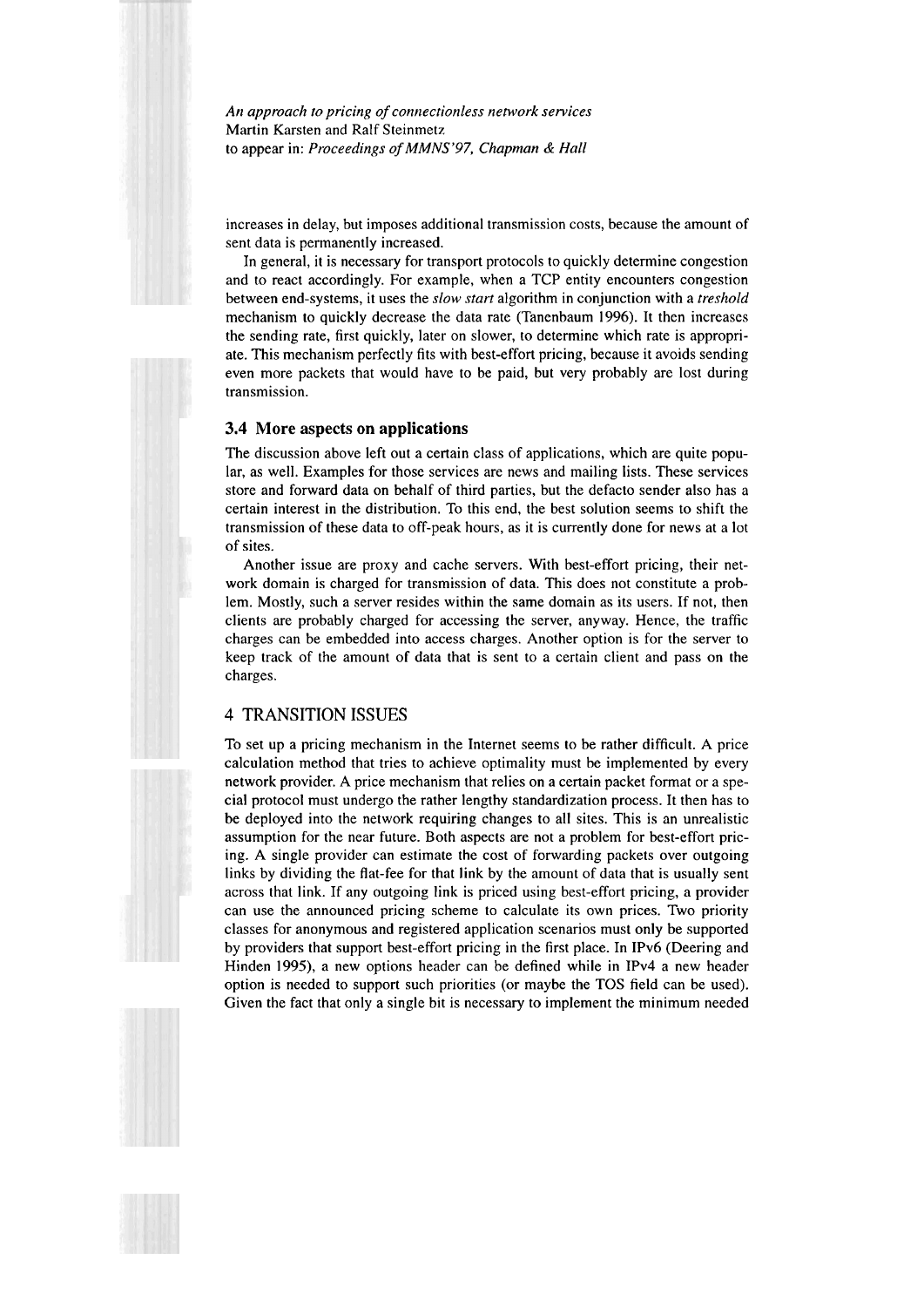- Gupta, A., Stahl, D. O., and Whinston, A. B. (1995). The Internet: A Futurc Tragedy of the Commons? In *Conference on Interoperability und tht Economics of Information Infrastructure.* avaiable from http:/, **cism.bus.utexas.edu/alok/wash~pap/wash~pap.html.**
- Händel, R., Huber, M. N., and Schröder, S. (1994). *ATM networks*. Addison-Wesley, 2nd edition.
- Hardin, G. (1968). The Tragedy of the Commons. *Science,* 162: 1243-1247. available from **http://www.csra.net/LRAnd/GH-tragc.htm.**
- Jiang, H. and Jordan, S. (1995). The Role of Pricing in the Connection Establishment Process. *European Transactions on Telecommunications,*  6(4):421-429.
- MacKie-Mason, J. K. and Varian, H. R. (1993). Pricing the Internet. In *"Public Access to the Internet".* JFK School of Government, Harvard University. available from http://www.spp.umich.edu/spp/papers/jmm/ **Pricing-the-1nternet.ps.Z.**
- MacKie-Mason, J. K. and Varian, H. R. (1994). Some FAQs about Usage-Based Pricing. available from **http://www.spp.umich.edu/ipps/papers/info-netsl**  useFAQs/useFAQs.html.
- Sairamesh, J., Ferguson, D. F., and Yemini, Y. (1995). An Approach to Pricing, Optimal Allocation and Quality of Service Provisioning In High-Speec Packet Networks. In *Proceedings of the 14th Annual Joint Conference of tht IEEE Computer and Communications Societies (INFOCOM'95), pages* 11 11-1 119, Los Alamitos, CA, USA. IEEE Computer Society Press.
- Shenker, S. (1993). Service Models and Pricing Policies for an Integrated Service: Internet. In *"Public Access to the Internet"*. JFK School of Government, Harvard University. available from **ftp://parcftp.xerox.com/pub/net~**  research/policy.ps.Z.
- Shenker, S., Clark, D., Estrin, D., and Herzog, S. (1996). Pricing in Computer Networks: Reshaping the Research Agenda. *ACM Computer Communication Review,* 26(2): 19-43.
- Tanenbaum, A. S. (1996). *Computer Networks,* chapter 6.4.6, pages 536-539 Prentice Hall, 3rd edition.
- Wang, O., Peha, J. M., and Sirbu, M. A. (to appear in 1997). Optimal Pricing for Integrated-Services Networks with Guaranteed Quality of Service. In Bailey, J. and McKnight, L., editors, *Internet Economics.* MIT Press available from http://www.ece.cmu.edu/afs/ece/usr/peha/peha.html.
- Zhang, L., Deering, S., Estrin, D., Shenker, S., and Zappala, D. (1993). RSVP: A New Resource Reservation Protocol. *IEEE Network Magazine,* 7(5):8-18.